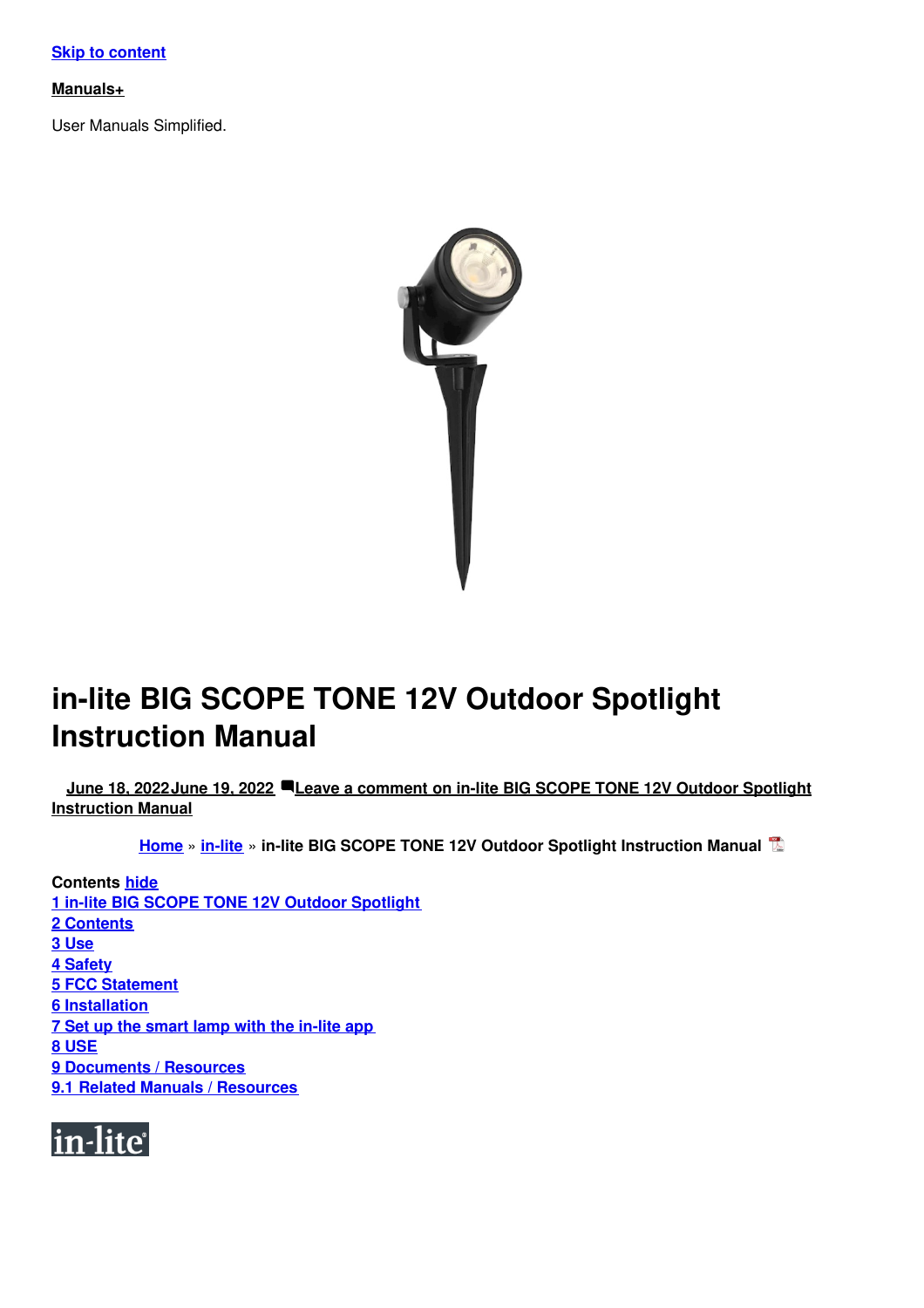

# <span id="page-1-0"></span>**in-lite BIG SCOPE TONE 12V Outdoor Spotlight**

#### **Attention**

This product may only be used within the in-lite system. If components are used in the system that do not originate from in-lite, the warranty no longer applies. Install the in-lite system components (fixtures, transformers, miniconnectors, Easy-Locks and cable connectors) in a way that they can easily be replaced. Never use the in-lite lowvoltage cable directly connected to 100-230V. This cable is only meant for use with the components of the in-lite 12/21 Volt (low-voltage) system.

<span id="page-1-1"></span>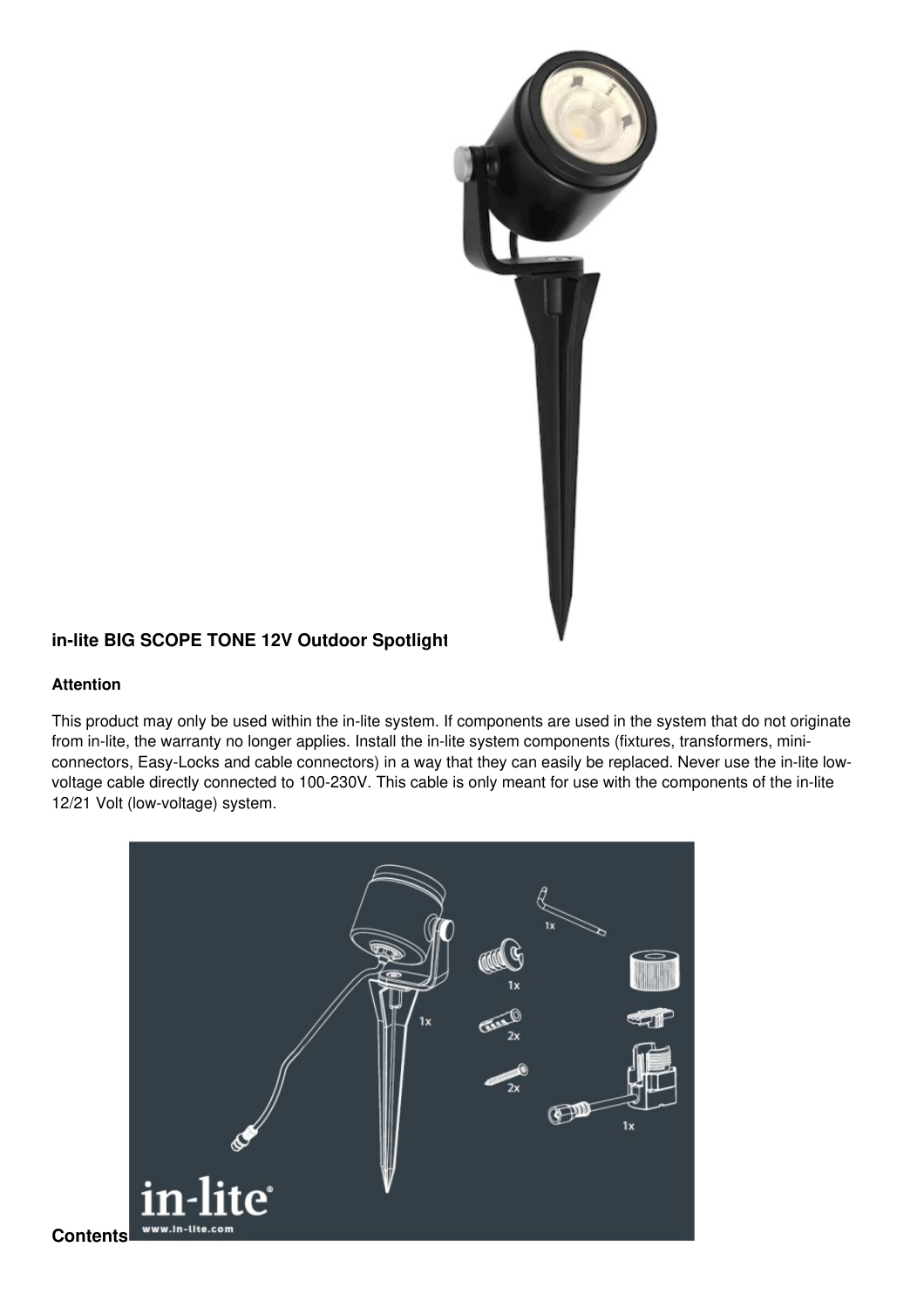1x BIG SCOPE TONE INPUT : 12V or 21V AC. ANTENNA SPECS: 2400-2480 MHz, Max. 20 dBm. Dimensions (excl. groundstake):  $100 \times 80 \times 65$  mm  $/ 3.9 \times 3.1 \times 2.6$  inches. 2x screws, 2x screw plugs, 1x wall plug, 1x Torx tool, 1x Easylock.

Please read the following instructions before installing. You are advised to keep these installation instructions in a safe place. Although a low-voltage system is safe, we advise you to have a qualified electrician check the installation.

## <span id="page-2-0"></span>**Use**

The BIG SCOPE TONE is controlled by the in-lite app, suitable for Android and iOS phones or tablets produced, for example, by Samsung and Apple. In combination with an in-lite SMART HUB you can make use of various routines whereby the lamps are activated during the hours of darkness or for a certain time period you can set yourself. You can also manually switch the lamps ON and OFF at any time. With the app this smart lamp can also be adjusted regarding the light colour and brightness.

## **Bluetooth Low Energy**

The transformer connects to the phone or tablet using Bluetooth Low Energy. BLE is a new low-energy form of Bluetooth and is more user-friendly and more secure than, for instance Wi-Fi.

# <span id="page-2-1"></span>**Safety**

The external flexible cord of this product cannot be replaced; if the cord is damaged, the product shall be scrapped.

#### **EU Declaration of Conformity**

"Hereby in-lite Design B.V. declares that the radio equipment BIG SCOPE TONE is in compliance with Directive 2014/53/EU. The full text of the EU declaration of conformity is available via in-lite Customer Service.

#### **IC Statement**

This device complies with Industry Canada licence-exempt RSS standard(s). Operation is subject to the following two conditions:

- 1. this device may not cause interference and
- 2. this device must accept any interference, including interference that may cause undesired operation of the device

# <span id="page-2-2"></span>**FCC Statement**

This equipment has been tested and found to comply with the limits for a Class B digital device, pursuant to Part 15 of the FCC Rules. These limits are designed to provide reasonable protection against harmful interference in a residential installation. This equipment generates, uses and can radiate radio frequency energy and, if not installed and used in accordance with the instructions, may cause harmful interference to radio communications. However, there is no guarantee that interference will not occur in a particular installation. If this equipment does cause harmful interference to radio or television reception, which can be determined by turning the equipment off and on, the user is encouraged to try to correct the interference by one of the following measures:

- Reorient or relocate the receiving antenna.
- Increase the separation between the equipment and receiver.
- Connect the equipment into an outlet on a circuit different from that to which the receiver is connected.
- Consult the dealer or an experienced radio/TV technician for help.

To assure continued compliance, any changes or modifications not expressly approved by the party responsible for compliance could void the user's authority to operate this equipment. (Example – use only shielded interface cables when connecting to computer or peripheral devices). This device complies with Part 15 of the FCC Rules. Operation is subject to the following two conditions:

- 1. This device may not cause harmful interference, and
- 2. This device must accept any interference received, including interference that may cause undesired operation.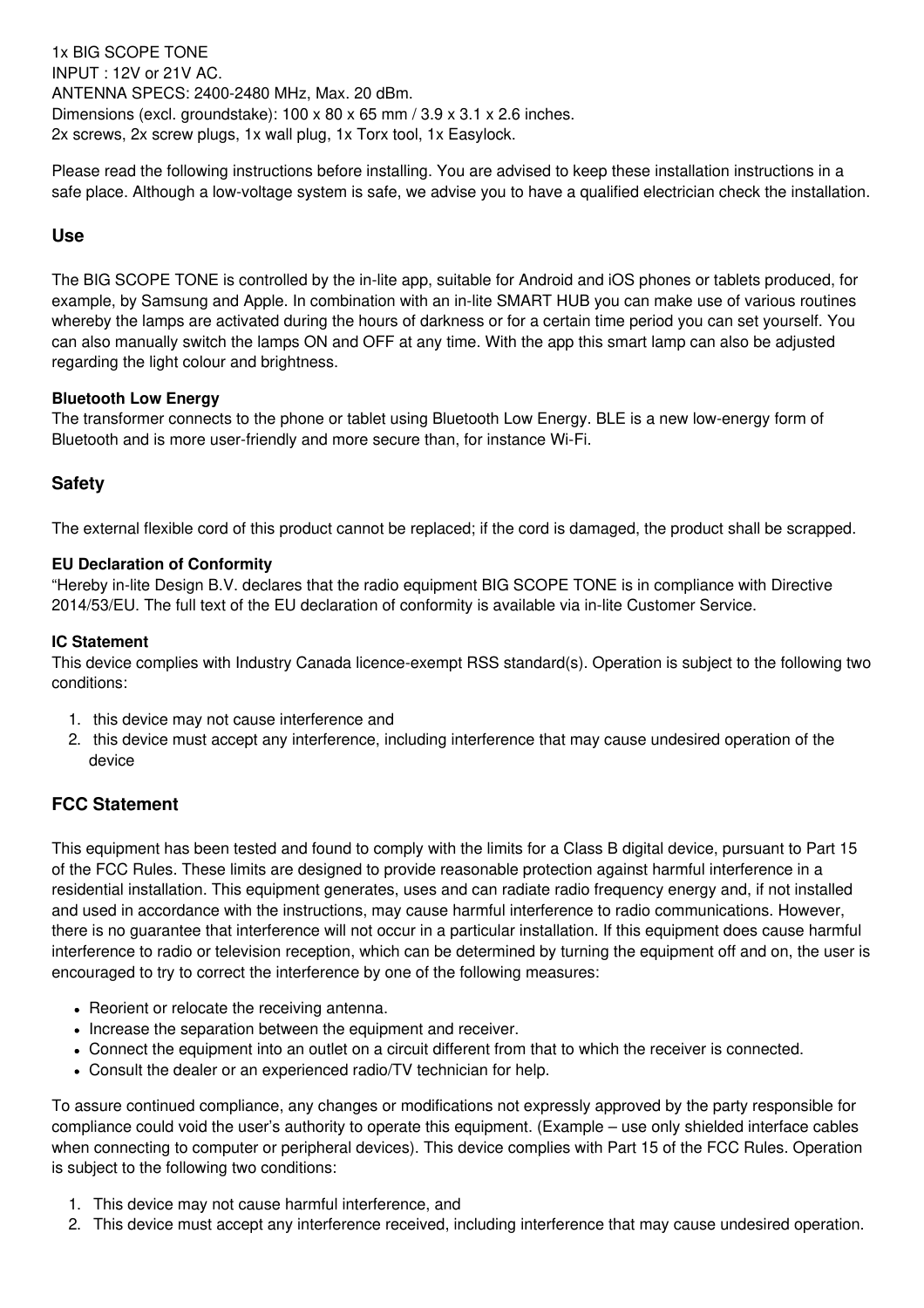To comply with FCC/IC RF exposure limits for general population / uncontrolled exposure, the antenna(s) used for this transmitter must be installed on outdoor permanent structures to provide a separation distance of at least 20 cm from all persons and must not be co-located or operating in conjunction with any other antenna or transmitter.

# <span id="page-3-0"></span>**Installation**

The BIG SCOPE TONE is easy to install. After having installed an in-lite SMART HUB and having downloaded and installed the in-lite application (app), the system is ready for connection. Mount the BIG SCOPE TONE and follow the instructions in the app. The smart lamp is detected automatically and then be set up with the instructions in the app. A smart lamp like the BIG SCOPE TONE can be controlled with the in-lite app on a smartphone or tablet. The app, which is suitable for Android and iOS devices, can be downloaded from the app store and installed on your device. The in-lite app makes it possible to communicate with the lamp by a Bluetooth connection. In combination with an inlite SMART HUB, you can make use of various routines whereby the lamps are activated during the hours of darkness or for a certain time period you can set yourself. You can also manually switch the lamps ON and OFF at any time. With the app this smart lamp can also be adjusted regarding the light color and brightness. It's possible to share the in-lite app with other people like family members. The Share function makes it possible to quickly link an extra device. The settings are duplicated so there's no need to set again for the linked device.

# **Installation step by step**

1. Step 1

Open the package. Here you will find the lamp and the other items. Disconnect the bracket from the lamp.

2. Step 2

Take the ground stake and connect the bracket to it.

3. Step 3

Connect the lamp to the bracket again.

4. Step 4

Find the right spot for the lamp and mount it by putting the ground stake into the soil/gravel.

5. Step 5

Another option is to mount the bracket to a wall. No ground stake is necessary. Install the screw plug after drilling a hole for the screw and wall plug.

6. Step 6

Connect the lamp to the bracket again. Put the cable through the hole for the wall plug.

7. Step 7

Put the wall plug around the cable.

- 8. Step 8
	- Now you can put the wall plug into the hole to close the gap.
- 9. Step 9

Connect the Easylock to the lamp cable.

10. Step 10

Check the cable connection again to be sure you have a proper, tight fit.

11. Step 11-15

Connect the in-lite Easylock.

12. Step 16

Check if the light is "ON". In case it's still "OFF", check if the SMART HUB is turned "ON" and repeat steps 9-15.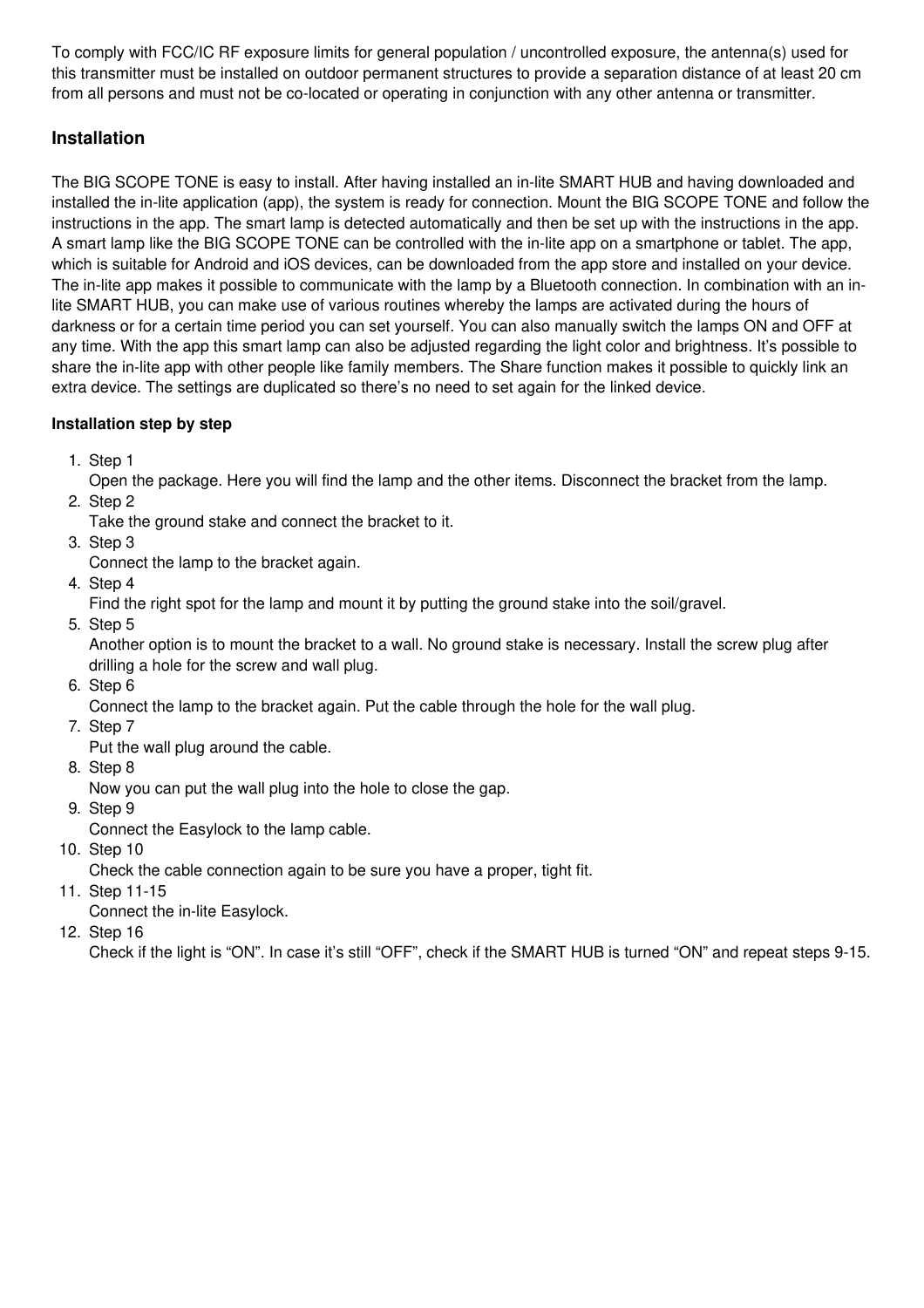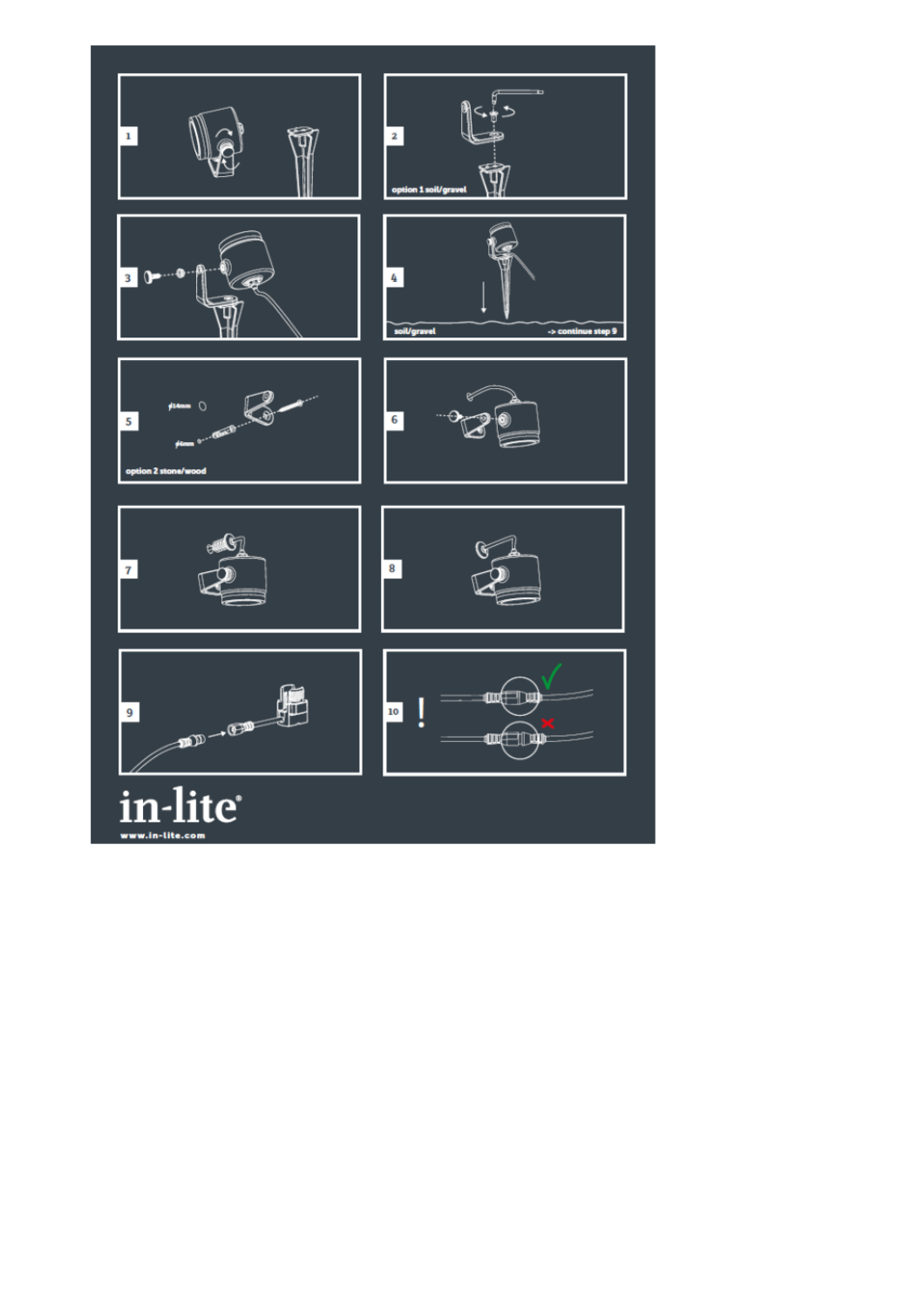

# <span id="page-5-0"></span>**Set up the smart lamp with the in-lite app**

Before you begin make sure you have installed an in-lite SMART HUB to be able to set up the BIG SCOPE TONE. In case you're a first-time user and you haven't already installed the SMART HUB, please start with that. Use the available instructions. When you've installed a SMART HUB and the in-lite app, you're ready for the next steps below.

## **Some highlights from the SMART HUB installation process:**

1. Step 1

Open the app store on your Android or iOS device (smartphone or tablet). Search for in-lite and download the app.

2. Step 2

Open the app on your device. You have two options to select; you're a new user or you already have an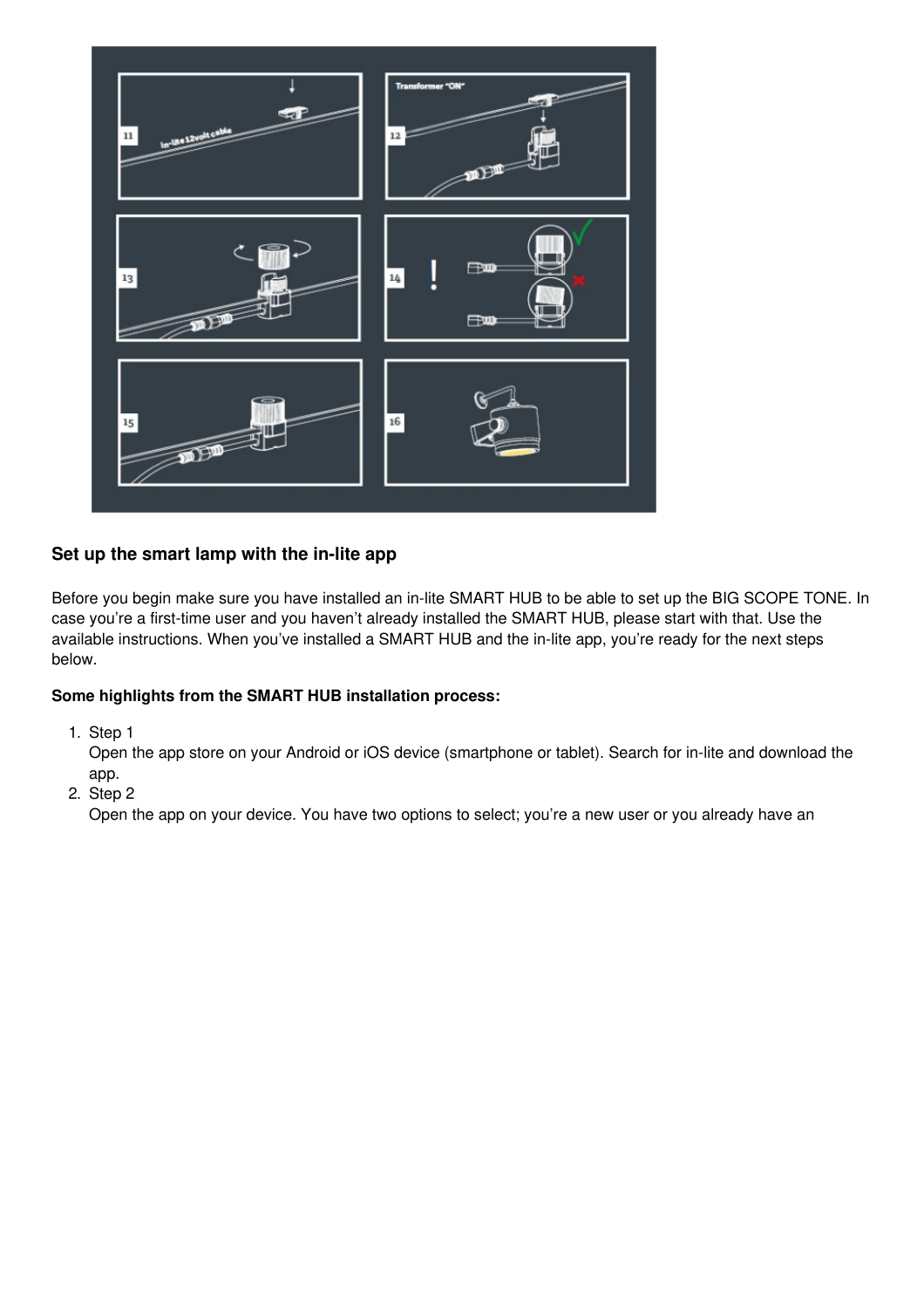<span id="page-6-1"></span><span id="page-6-0"></span>

account. 3. Step 3

Follow the instructions in the app. You'll be guided through the process of logging in or creating your account.

While creating your account you will configure the Bluetooth connection with the transformer, the setup of your outdoor space and the names of the light sections.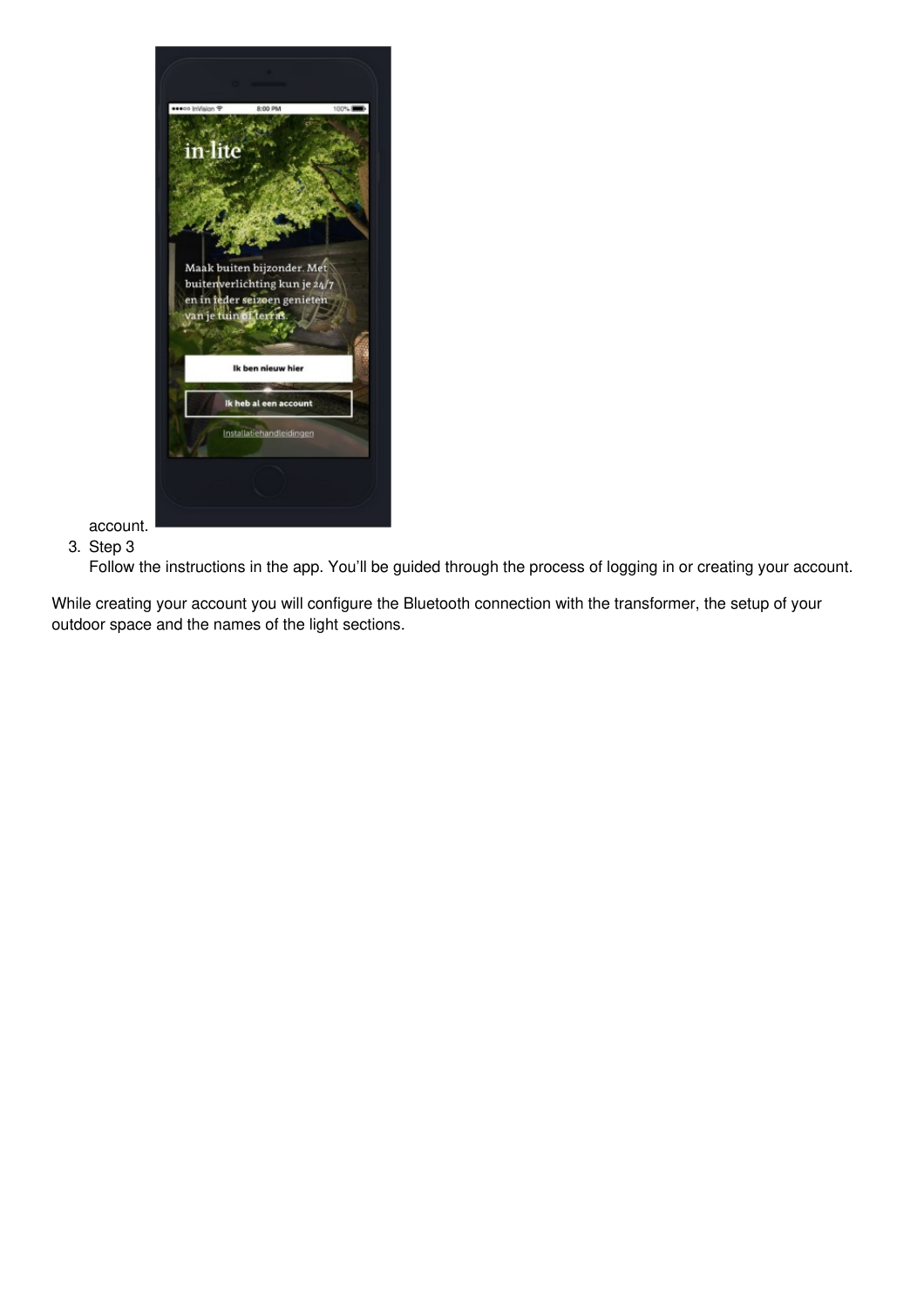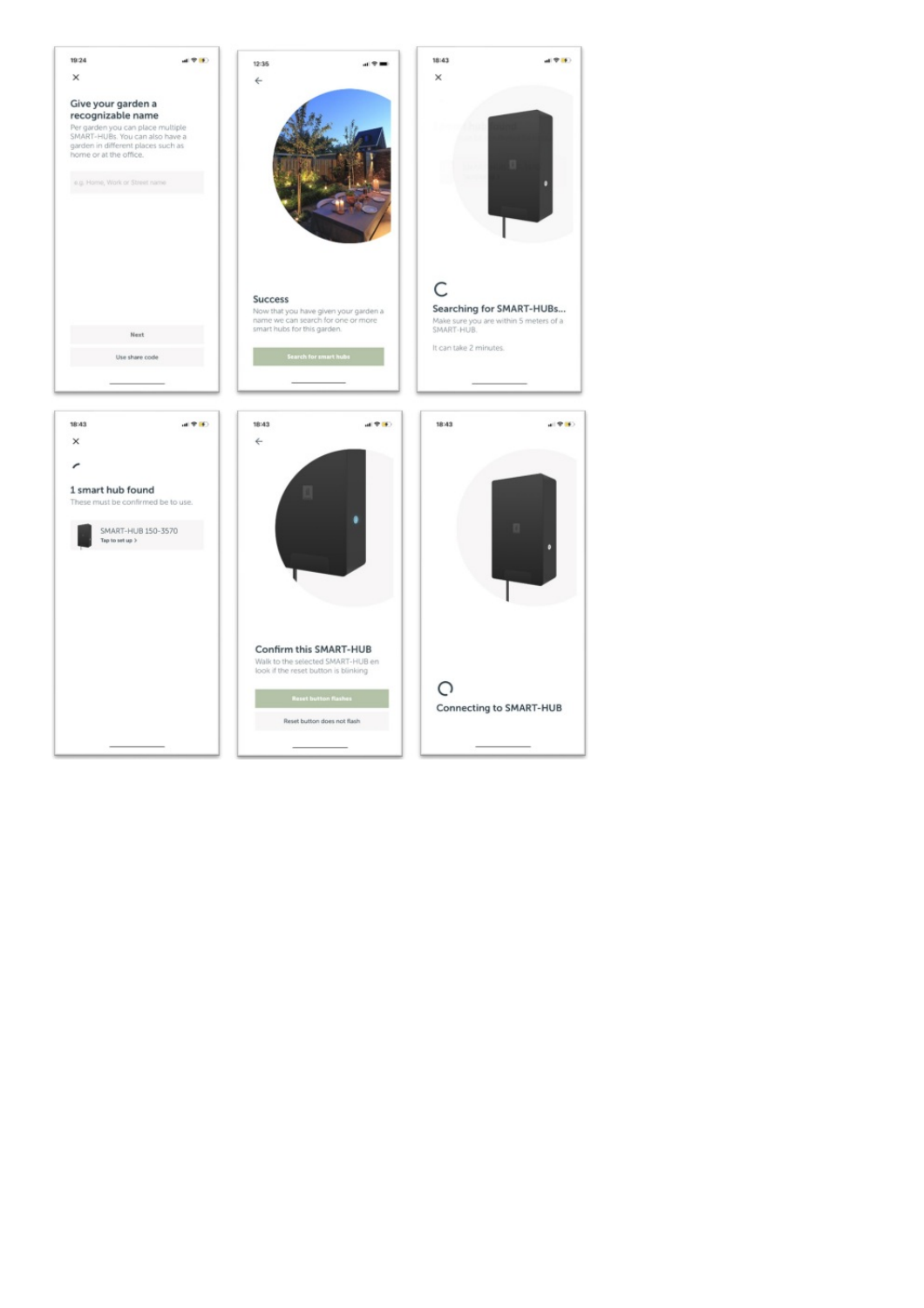| 18:43                                                  | all 空间)           | 18:44                                                  | $-199$                 | 18:44<br>计学生                                                                                                            |
|--------------------------------------------------------|-------------------|--------------------------------------------------------|------------------------|-------------------------------------------------------------------------------------------------------------------------|
|                                                        |                   | This smart hub has 3<br>light zones<br>Let's name them |                        | This smart hub has 3<br>light zones<br>Let's name them                                                                  |
|                                                        |                   | Light zone 1<br>Click to name >                        |                        | Give the lighting zone a<br>recognizable name                                                                           |
|                                                        |                   | Light zone 2<br>Click to name >                        |                        | Name the lighting zone<br>Garage                                                                                        |
|                                                        |                   | Light zone 3<br>Q<br>Click to name >                   |                        | Next                                                                                                                    |
|                                                        |                   |                                                        |                        |                                                                                                                         |
|                                                        |                   |                                                        |                        | t<br>î<br>$\mathsf{q}$<br>W<br>e<br>r<br>У<br>u<br>$\circ$<br>p<br>f<br>h<br>k<br>$\mathsf{I}$<br>a<br>s<br>d<br>g<br>ĵ |
| Connected                                              |                   |                                                        |                        | b<br>m<br>$\textcircled{\scriptsize{x}}$<br>z<br>x<br>c<br>v<br>n<br>♦                                                  |
|                                                        |                   |                                                        | Don't name light zones | ø<br>spatie<br>volgende<br>123<br>$\overline{\mathbb{Q}}$<br>⊕                                                          |
|                                                        |                   |                                                        |                        |                                                                                                                         |
| 18:44                                                  | $e(\Psi(\theta))$ |                                                        |                        |                                                                                                                         |
| This smart hub has 3<br>light zones<br>Let's name them |                   |                                                        |                        |                                                                                                                         |
| Pond<br>Change name ><br>w<br>rauge om                 |                   |                                                        |                        |                                                                                                                         |
| Garage<br>Change name ><br><b>Ford</b>                 |                   |                                                        |                        |                                                                                                                         |
| Tree<br>Change name :                                  |                   |                                                        |                        |                                                                                                                         |
| Save                                                   |                   |                                                        |                        |                                                                                                                         |
|                                                        |                   |                                                        |                        |                                                                                                                         |
|                                                        |                   |                                                        |                        |                                                                                                                         |
|                                                        |                   |                                                        |                        |                                                                                                                         |
|                                                        |                   |                                                        |                        |                                                                                                                         |

## **The BIG SCOPE TONE installation process:**

Mount the BIG SCOPE TONE and follow the instructions in the app. The smart lamp is detected automatically and can be set up with the instructions in the app.

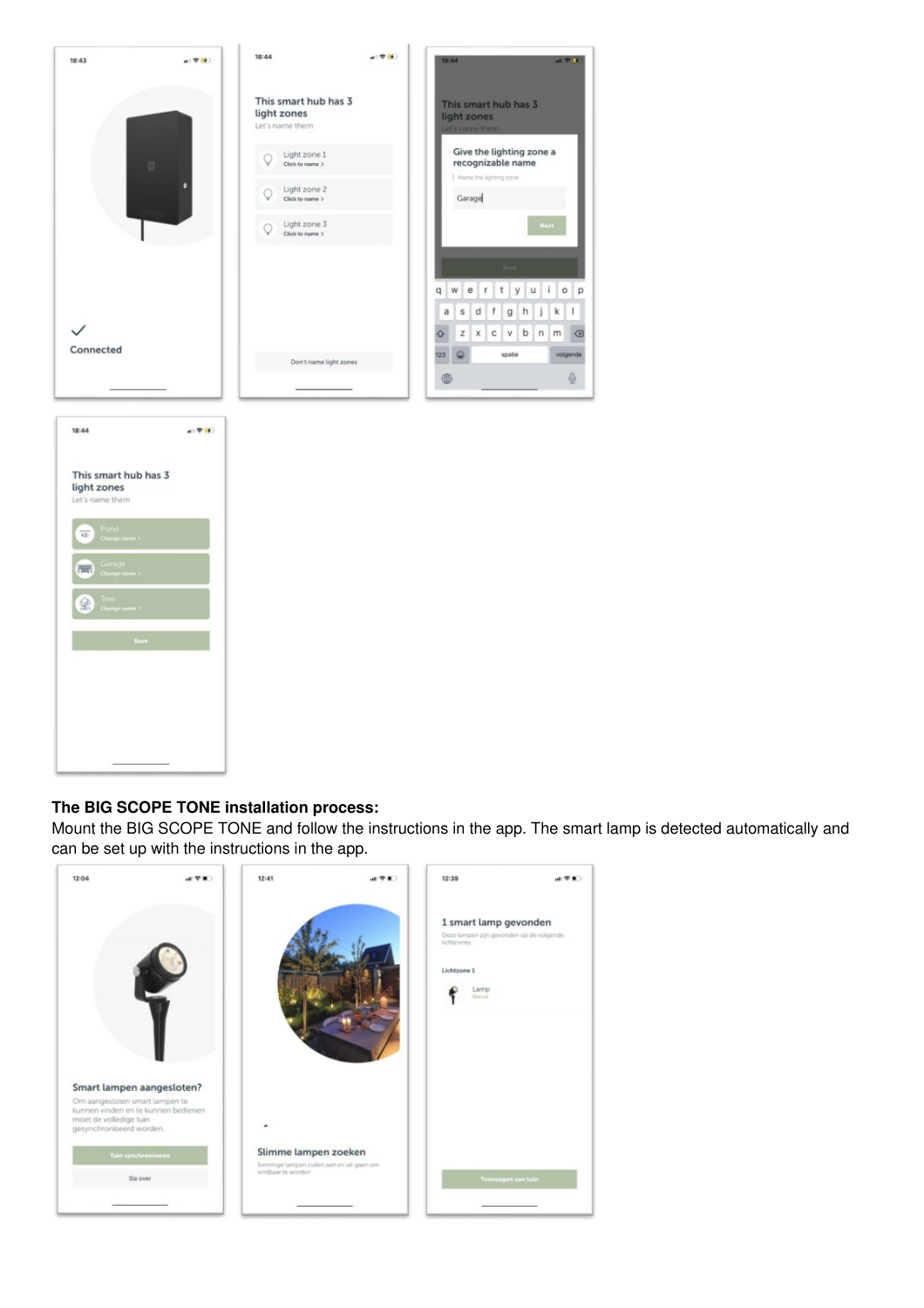<span id="page-9-0"></span>**Control the smart lamp**

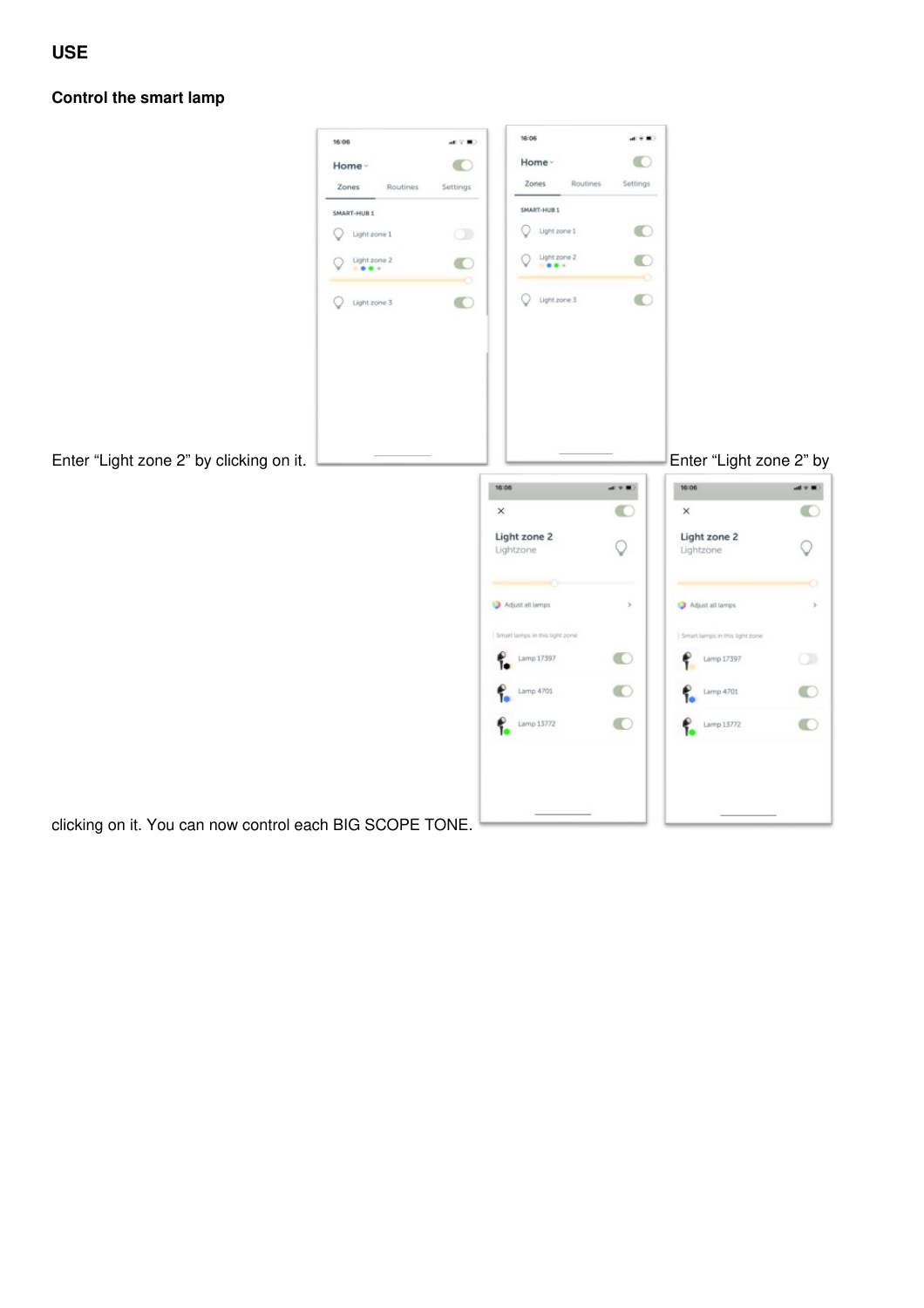| 16:05<br>$\leftarrow$            | $-46$ M)<br>ŧ. | 16:05<br>$\leftarrow$                               | $-46$ M)         |
|----------------------------------|----------------|-----------------------------------------------------|------------------|
|                                  |                |                                                     |                  |
| Home<br>Garden overview          |                | <b>Smart lamps</b><br>More control over your garden |                  |
| P Smart lamps                    |                | Light zone 2                                        |                  |
| SMART-HUBs                       |                | ۴<br>Lamp 17397                                     | $\,$             |
| □ Light zones                    |                | ę<br>Lamp 4701                                      | $\,$             |
| Accessories                      |                |                                                     |                  |
| SMART MOVE                       |                | Lamp 13772                                          | $\,$             |
| SMART EXTENDERS                  |                |                                                     |                  |
| Smart bridge                     |                |                                                     |                  |
|                                  |                |                                                     |                  |
|                                  |                |                                                     |                  |
| Share garden                     |                | Add smart lamp                                      |                  |
|                                  |                |                                                     |                  |
| 09:20                            | $-194$         |                                                     |                  |
| $\leftarrow$                     |                |                                                     |                  |
| <b>Smart lampen</b>              |                |                                                     |                  |
| Meer controle over je tuin       |                |                                                     |                  |
| Lichtzone 2                      |                |                                                     |                  |
| Lamp 17397                       | 5              |                                                     |                  |
| Lamp 4701                        | $\overline{ }$ |                                                     |                  |
| Lamp 13772                       | $\mathbf{A}$   |                                                     |                  |
|                                  |                |                                                     |                  |
|                                  |                |                                                     |                  |
|                                  |                |                                                     |                  |
| Software versie: 8               |                |                                                     |                  |
| Lampnaam aanpassen               | $\mathcal{C}$  |                                                     |                  |
| Verwijder lamp uit tuin          | Ů              |                                                     |                  |
| Overview of the garden lighting: |                |                                                     | Change color and |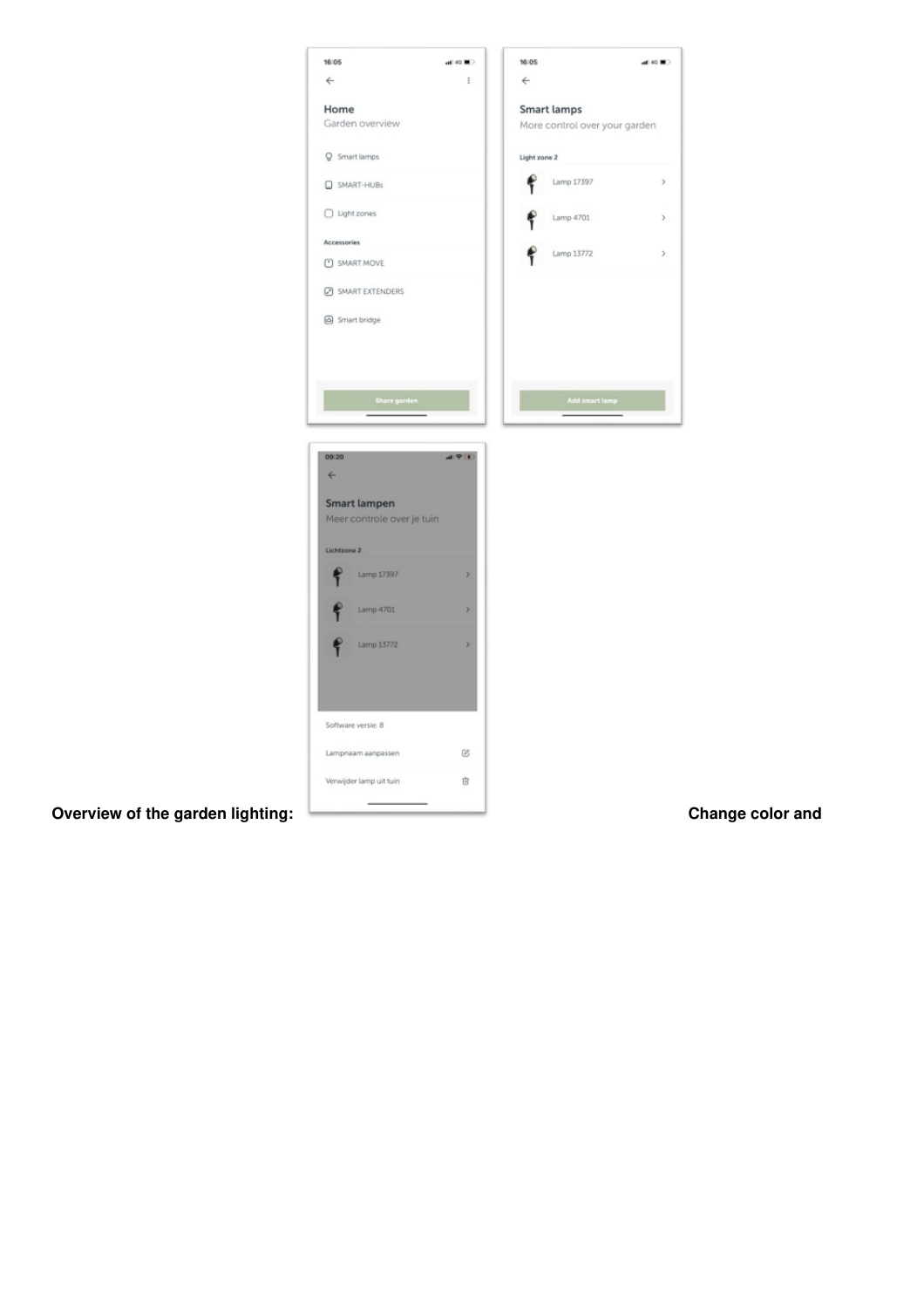

**brightness:**

## <span id="page-11-0"></span>**Documents / Resources**



## <span id="page-11-1"></span>**Related Manuals / Resources**



**Swann Spotlight Outdoor Security Camera [SWIFI-SPOTCAM](https://manuals.plus/swann/swann-spotlight-outdoor-security-camera-swifi-spotcam-manual-pdf) User Manual**

Swann Spotlight Outdoor Security Camera SWIFI-SPOTCAM User Manual - Optimized PDF Swann Spotlight Outdoor Security Camera SWIFI-SPOTCAM User…